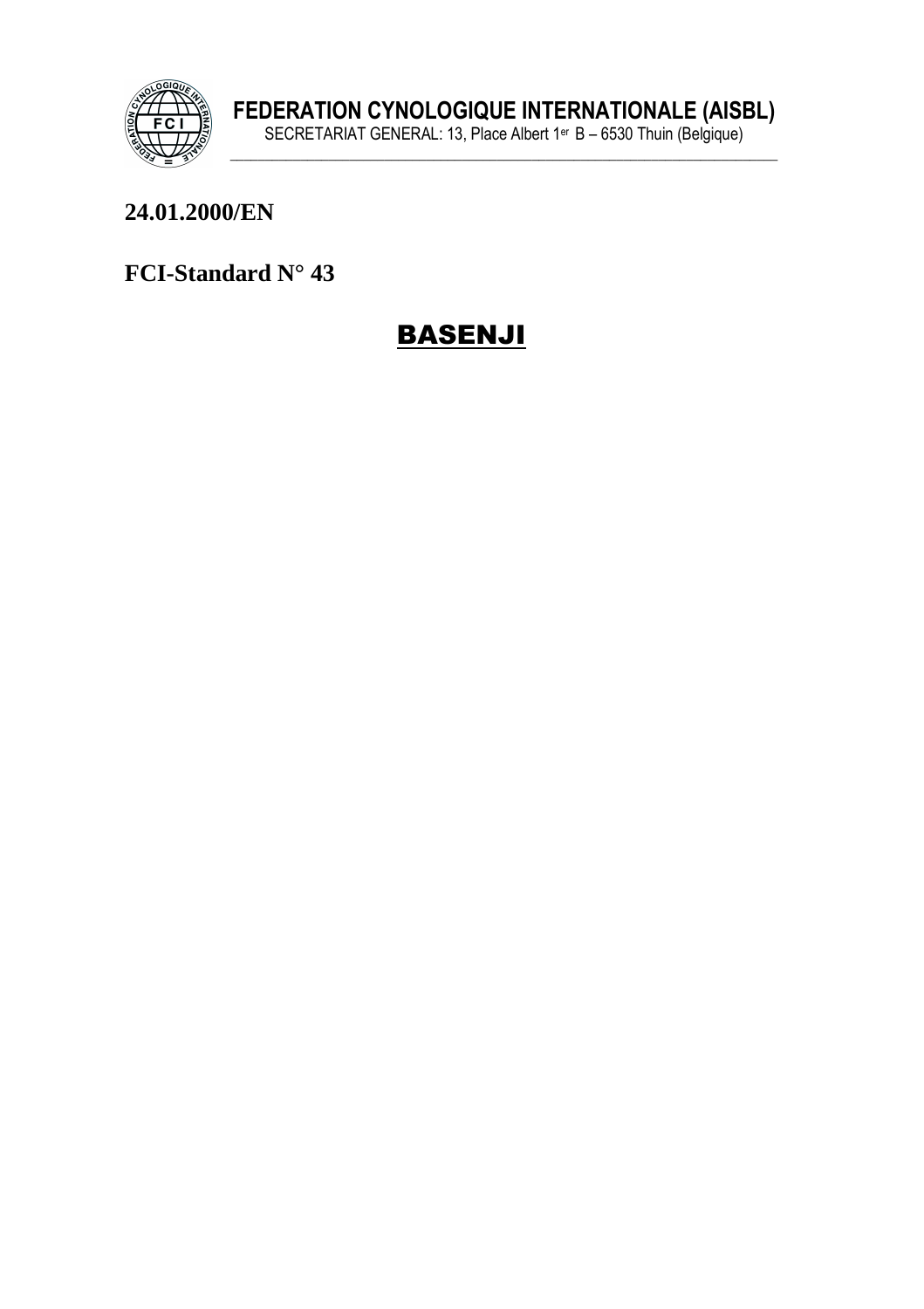**ORIGIN** : Central Africa.

**PATRONAGE** : Great Britain.

#### **DATE OF PUBLICATION OF THE OFFICIAL VALID STANDARD** : 25.11.1999.

**UTILIZATION** : Hunting dog, companion.

**FCI-CLASSIFICATION** : Group 5 Spitz and primitive types. Section 6 Primitive type. Without working trial.

**GENERAL APPEARANCE** : Lightly built, finely boned aristocratic looking animal, high on legs compared with its length, always poised, alert and intelligent. Wrinkled head, with pricked ears, proudly carried on a well arched neck. Deep brisket runs up into a definite waist, tail tightly curled presenting a picture of a well balanced dog of gazelle-like grace.

**IMPORTANT PROPORTION** : Distance from top of head to stop slightly more than from stop to tip of nose.

**BEHAVIOUR / TEMPERAMENT** : Barkless but not mute, its own special noise a mixture of a chortle and a yodel. Remarkable for its cleanliness in every way. An intelligent, independent, but affectionate and alert breed. Can be aloof with strangers.

**HEAD** : Fine and profuse wrinkles appearing on forehead when ears pricked; side wrinkles desirable but not exaggerated into dewlap; wrinkles more noticeable in puppies, but because of lack of shadowing, not as noticeable in tricolours.

### CRANIAL REGION :

Skull : Flat, well-chiselled and medium width, tapering towards the nose. Side lines of skull taper gradually towards mouth, giving a clean-cheeked appearance. Stop : Slight.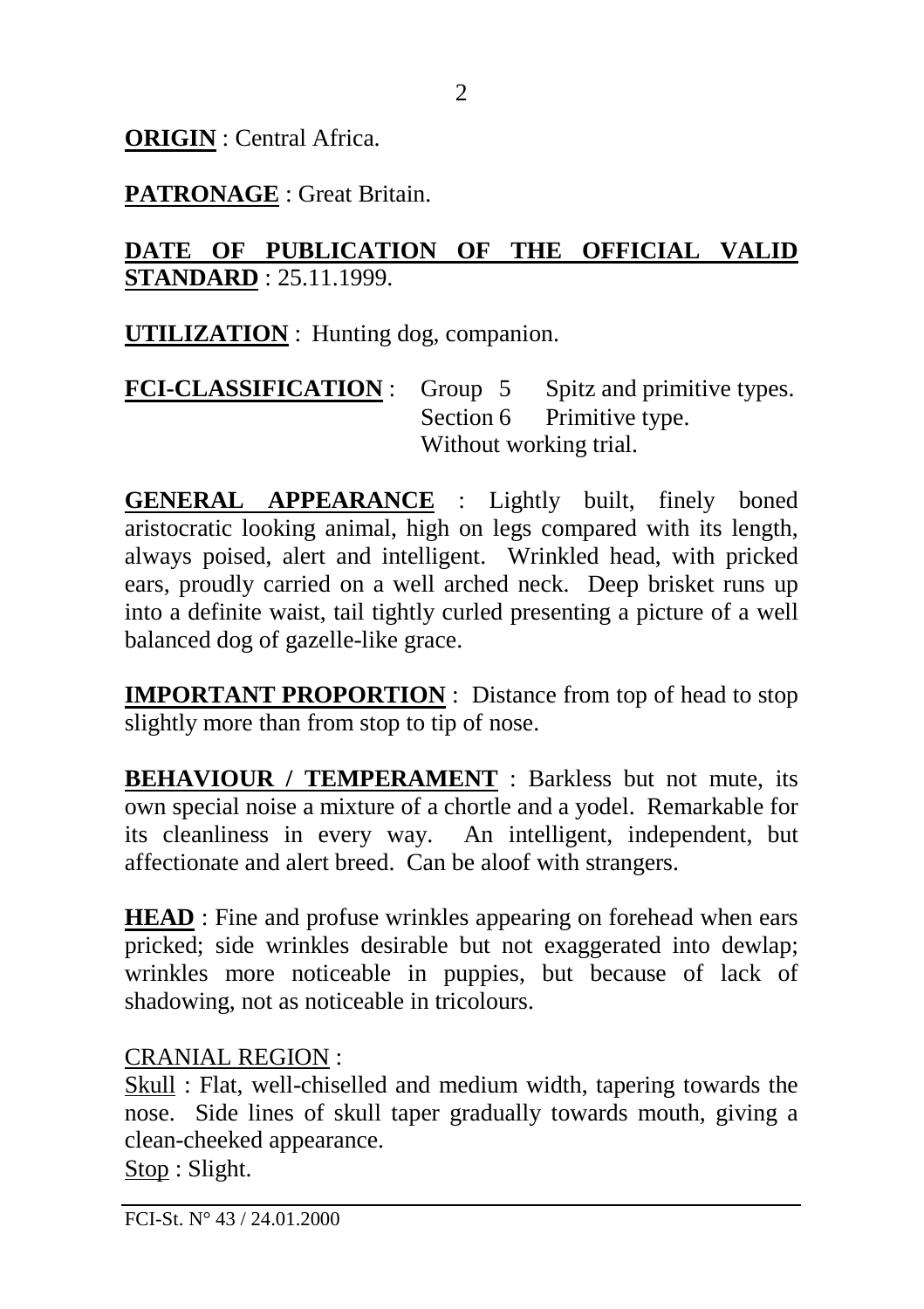FACIAL REGION :

Nose : Black nose desirable.

Jaws/Teeth : Jaws strong with a perfect, regular and complete scissor bite, i.e. the upper teeth closely overlapping the lower teeth and set square in the jaws.

Eyes : Dark, almond-shaped; obliquely set, far-seeing and rather inscrutable in expression.

Ears : Small, pointed, erect and slightly hooded, of fine texture, set well forward on top of head, tip of ear nearer centre of skull than outside base.

**NECK** : Strong and of good length, without thickness, well crested and slightly full at base of throat with a graceful curve accentuating crest. Well set into shoulders giving head a « lofty » carriage.

**BODY** : Balanced. Back : Short, level. Loin : Short-coupled. Chest : Deep brisket. Ribs well sprung, deep and oval. Underline : Running up into a definite waist.

**TAIL** : High set, with posterior curve of buttock extending beyond root of tail giving a reachy appearance to hindquarters. Curls tightly over spine and lies closely to thigh with a single or double curl.

## **LIMBS**

FOREQUARTERS :

General appearance : Forelegs straight with fine bone. Legs in a straight line to ground giving a medium front.

Shoulders : Well laid back, muscular, not loaded.

Elbows : Tucked in against brisket. When viewed from front, elbows in line with ribs.

Forearm : Very long.

Pasterns : Good length, straight and flexible.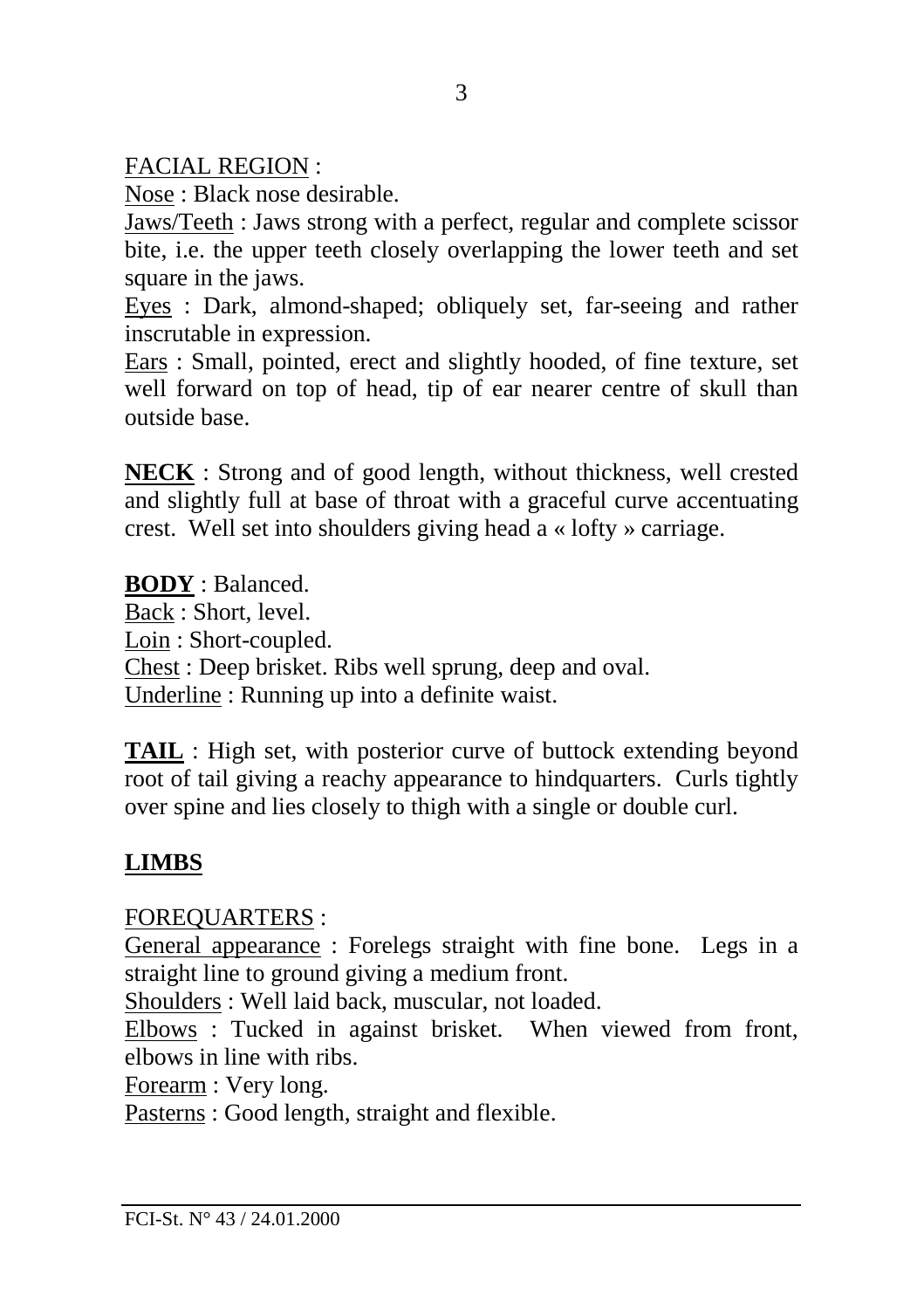HINDQUARTERS : General appearance : Strong and muscular. Stifle : Moderately bent. Second thigh : Long. Hock : Well let down, turned neither in nor out.

Feet : Small, narrow and compact, with deep pads, well arched toes and short nails.

**GAIT / MOVEMENT** : Legs carried straight forward with a swift, long, tireless, swinging stride.

**SKIN** : Very pliant.

### **COAT**

HAIR : Short, sleek and close, very fine.

COLOUR : Pure black and white; red and white; black and tan, and white with melon pips and tan markings on muzzle and cheeks; black; tan and white; **brindle : red background with black stripes, the more clearly defined the stripes the better**. The white should be on the feet, chest and tail tip. White legs, blaze and white collar optional.

#### **SIZE AND WEIGHT** :

Ideal height : dogs 43 cm (17 ins) at withers, bitches 40 cm (16 ins) at withers.

Ideal weight :  $\log s$  11 kg (24 lbs), bitches 9 1/2 kg (21 lbs).

**FAULTS** : Any departure from the foregoing points should be considered a fault and the seriousness with which the fault should be regarded should be in exact proportion to its degree **and its effect upon the health and welfare of the dog.**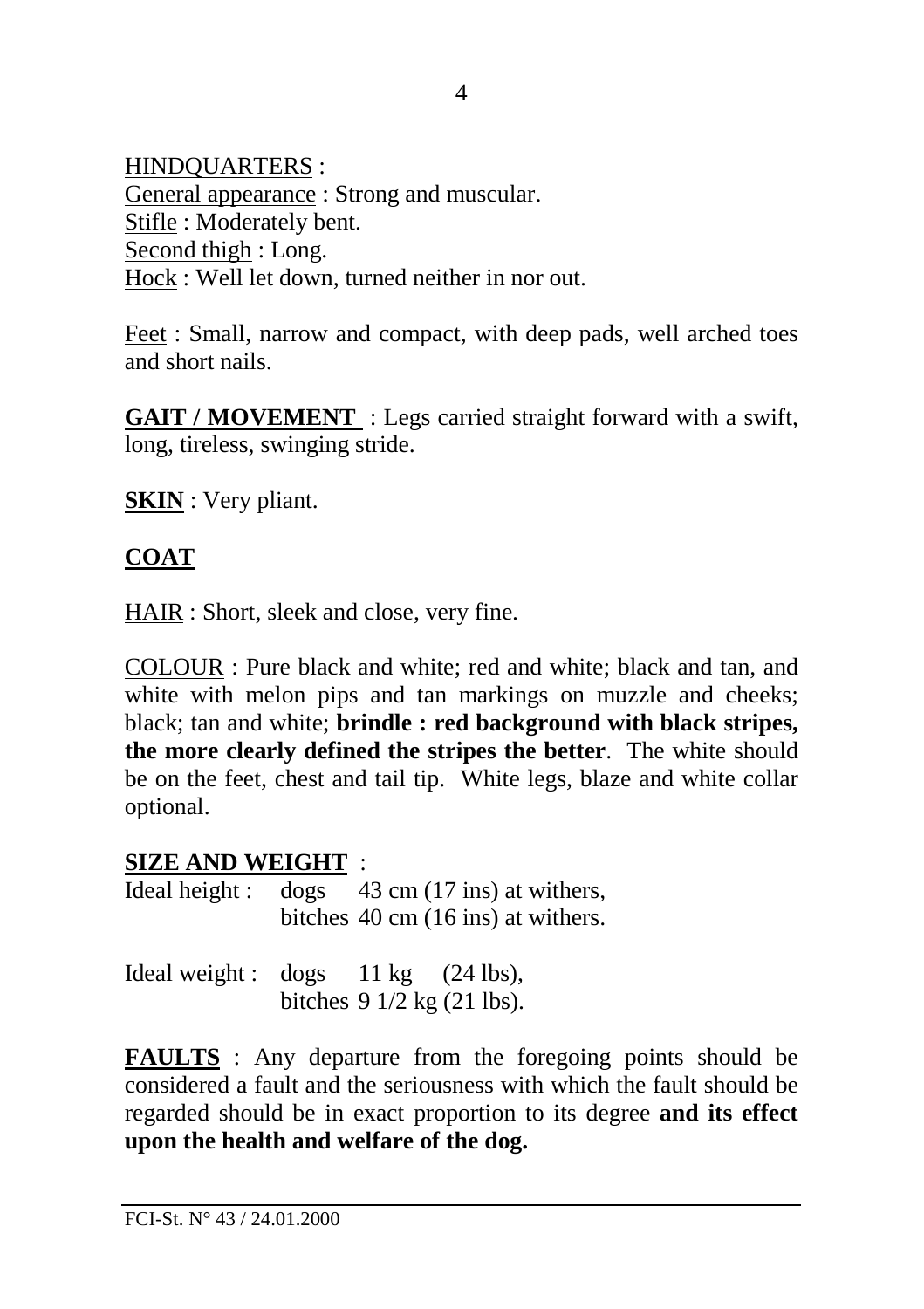## **DISQUALIFYING FAULTS** :

- Aggressive or overly shy dogs.
- Any dog clearly showing physical of behavioural abnormalities shall be disqualified.

## **N.B.**:

- Male animals should have two apparently normal testicles fully descended into the scrotum.
- Only functionally and clinically healthy dogs, with breed typical conformation should be used for breeding.